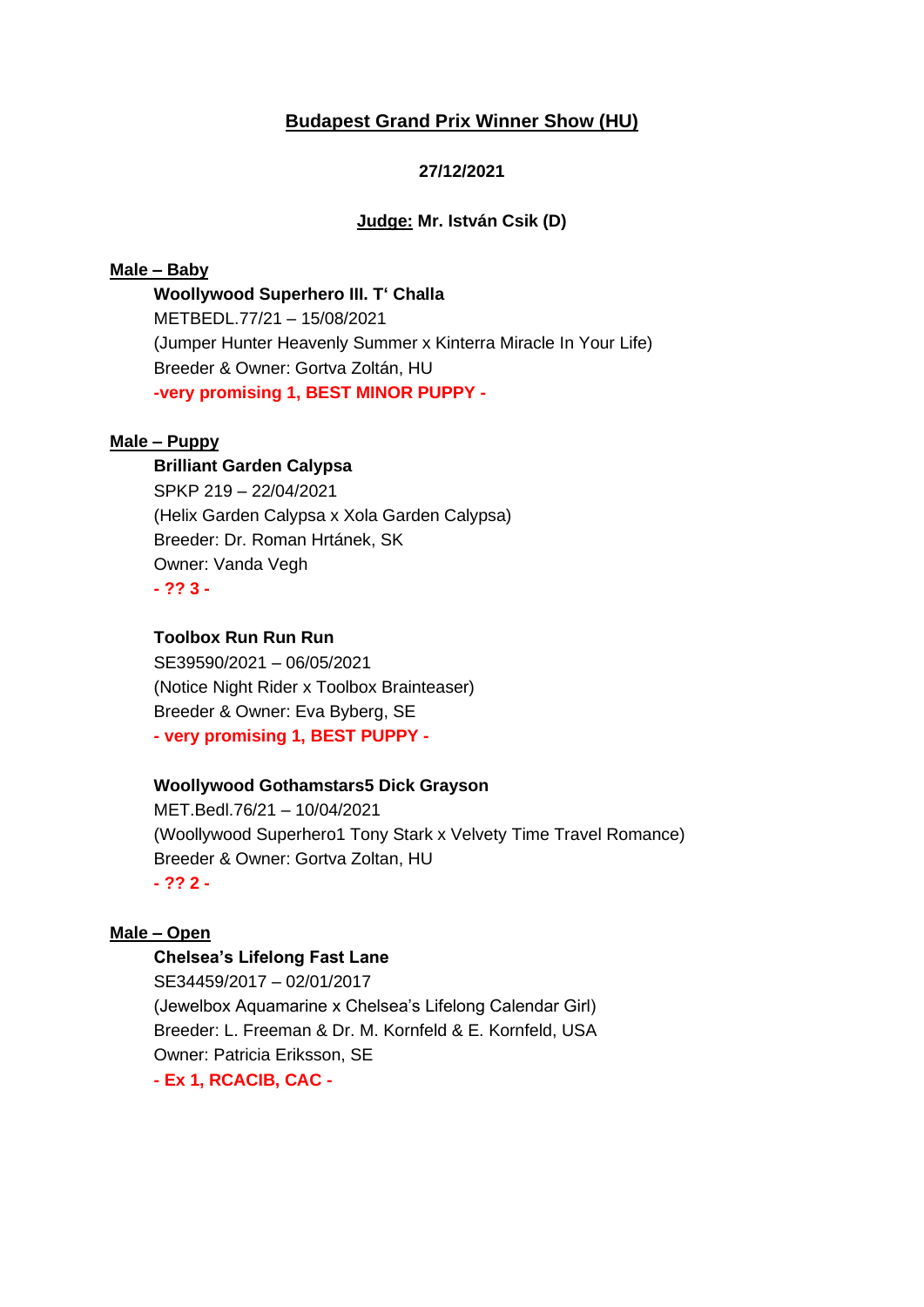## **Woollywood Superhero I. Tony Stark**

METBEDL.40/19 – 09/05/2019 (Jumper Hunter Heavenly Summer x Kinterra Miracle In Your Life) Breeder: Gortva, Zoltan, Owner: Aniko Gunyho **- ?? 2-**

#### **Male – Champion**

#### **Jumper Hunter Heavenly Summer**

MET.Bedl.4/15 – 18/12/2014 (Solo Rossii Sapore Di Sol x Jumper Hunter Desmine) Breeder: Erika Szallabekné Pauer, HU Owner: Gortva Zoltán, HU **- ?? 3 -**

#### **L'End Show Masterpiece For All Times**

RKF5916962 – 03/08/2019 (L'End Show Metti Surprise At Glare x Fioralainn Russian Melody) Breeder &Owner: Elena Phykthar, RUS **- Ex 1, CACIB, CAC, GRAND PRIX WINNER, BEST OF BREED -**

#### **Woollywood Superhero II. Peter Quill**

METBEDL.46/20 – 28/11/2018 (Jumper Hunter Heavenly Summer x Kinterra Miracle In Your Life) Breeder: Gortva, Zoltan, Owner: Fanni Hajna Kadas **- Ex 2, RCAC -**

#### **Male – Veteran**

**L'End Show Metti Surprise At Glare** RKF3857869 – 23/12/2013 (Airis Blue Volshebnik Merlin x Ah Fortuna S Dolghi Prudov) Breeder &Owner: Elena Phykthar, RUS **- Ex 1, CAC, VETERAN GRAND PRIX WINNER, BEST VETERAN -**

#### **Female – Baby**

#### **Woollywood Superhero3. Ramonda**

METBEDL.78/21 – 15/08/2021 (Jumper Hunter Heavenly Summer x Kinterra Miracle In Your Life) Breeder & Owner: Gortva Zoltán, HU **- very promising 1 -**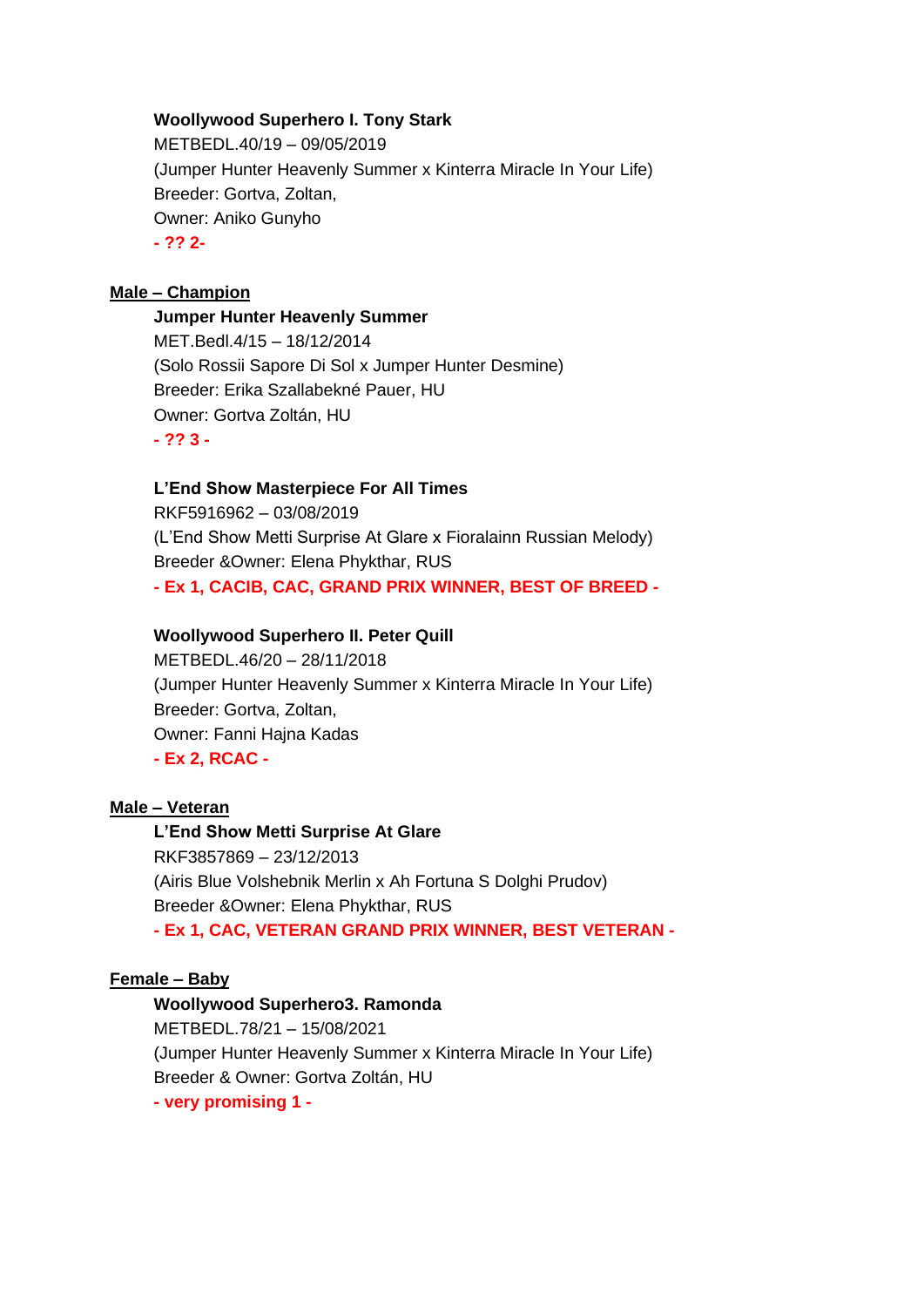## **Female – Junior**

# **L'End Show Mademoiselle Gold** RKF6115652 – 03/01/2021 (L'End Show Metti Surprise At Glare x Mademoiselle Blu S Eseninskoy Roshi) Breeder: Elena Phykthar, RUS Owner: Dmitry Shibarov, RUS **- Ex 1, JUNIOR GRAND PRIX WINNER, BEST JUNIOR –**

# **Female – Open**

**Isotop's Kotte**

SE23105/2015 – 08/03/2015 (Isotop's Sprite x Isotop's Unplugged) Breeder: Ann-Marie & Lena Byberg, SE Owner: Patricia Eriksson, SE **- Ex 1, CAC -**

## **Woollywood Superhero II. Carol Denvers**

MET.Bedl.48/20 – 28/11/2019 (Jumper Hunter Heavenly Summer x Kinterra Miracle In Your Life) Breeder: Gortva Zoltan, HU Owner: Tamas Martos **- ?? 2-**

# **Female – Champion**

## **Mademoiselle Blu S Eseninskoy Roshi**

RKF528705 – 28/05/2018 (Aramis Ugodnik Dam S Eseninskoy Roshi x Victory Always S Eseninskoy Roshi) Breeder: Olga Ustinova, RUS Owner: Dmitry Shibarov, RUS **- ?? 3 -**

## **Toolbox Smart Dog Number Six**

SE57356/2018 – 15/11/2018 (Chelsea's Lifelong Fast Lane x Toolbox Brainteaser) Breeder & Owner: Eva Byberg, SE **- Ex 1, CACIB, CAC, BEST OF OPPOSITE -**

## **Woollywood Superhero I. Natasha Romanoff**

MET.BEDL.42/19 – 09/05/2019 (Jumper Hunter Heavenly Summer x Kinterra Miracle In Your Life) Breeder: Gortva, Zoltan, Owner: Fanni Hajna Kadas **- Ex 2, RCACIB, RCAC -**